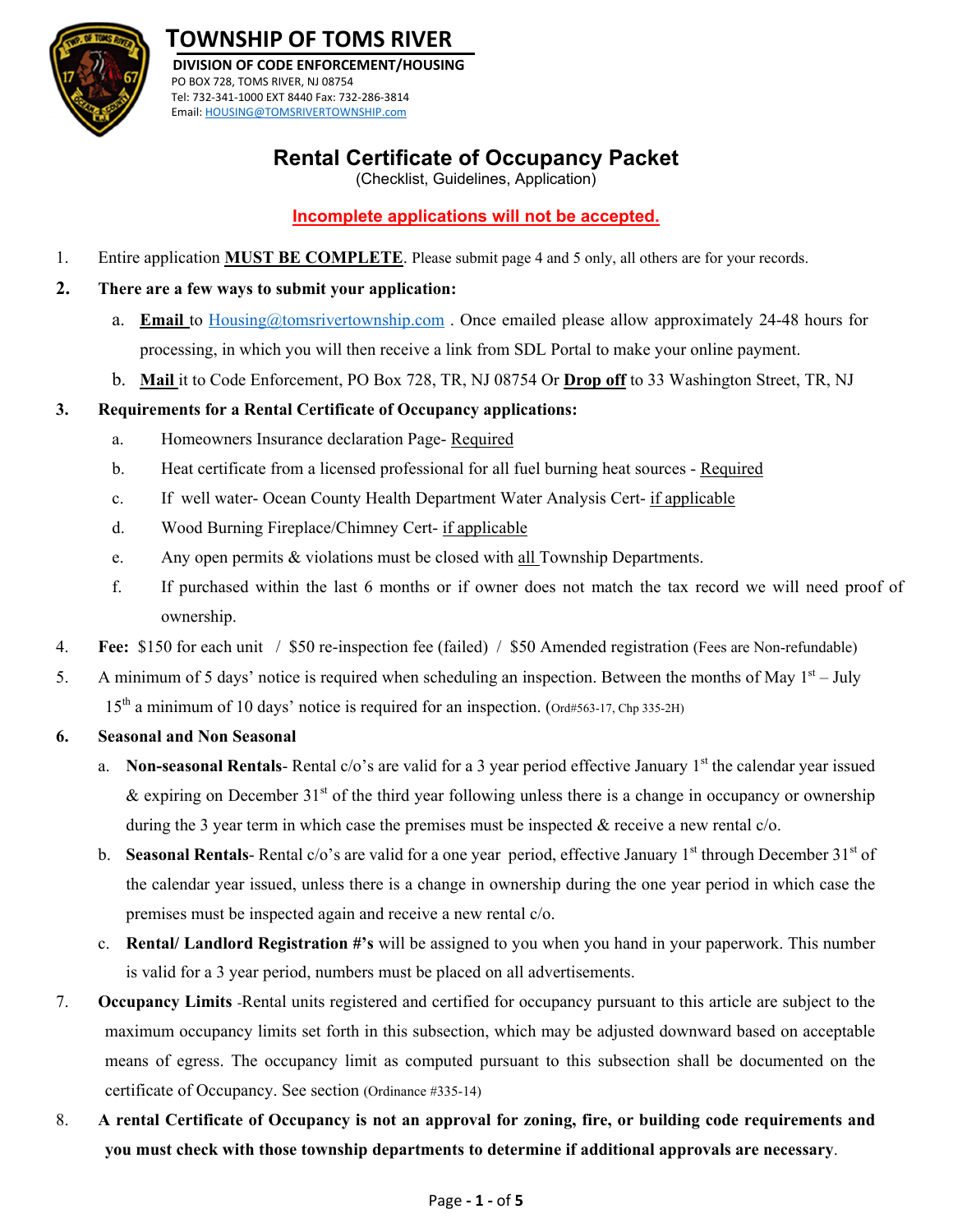# **RENTAL C/O GUIDELINES**

#### **Please note that this is only a guide and is not all inclusive**

#### **General:**

- All open permits/violations with all Township Departments must be closed out prior to scheduling your rental inspection.
- All homes that were deemed substantially damaged must come into compliance prior to scheduling your rental C/O.

#### **Exterior Property:**

- Exterior grounds clean of trash, debris, high grass, weeds & leaves.
- Unregistered/ inoperable vehicles must be removed from the premises.
- Outside of house clean, trimmed & neat. Paint not peeling, chipped, or warn. Free from holes & breaks.
- Roof, chimney, siding, gutters & downspouts all intact & clean with no missing pieces or obstructions.
- Handrails are required where there are 4 or more risers over 30 inches in height & for all stairs used for egress.
- All outside showers must be clean, sanitary & free from leaks & must have proper drainage.
- All bulkheads & docks shall be intact, secured, & free from rotted boards.
- Outside sheds must have locks/latches
- Accessory Structures such as sheds, garages, fences & walls must be structurally sound & maintained.

#### **Interior of Property:**

- Ready for occupancy, freshly painted, in good repair, structurally sound & sanitary.
- All surfaces including basement, clear of mold and mildew.
- Carpets, tile, & all other floorings should be clean & free from rips or warn areas. If not, replace & secure.
- Closets must have doors, poles, & proper shelves secured. Sliding closet doors must have door guides secured to floor.
- Must be free from infestation of rodents and insects of any kind.

#### **Windows:**

- There shall be at least one window in every bedroom & living room.
- Every operable window shall be easily opened & capable of being held in position by window hardware.
- Windows locking devices should be in proper working order. No loose or missing glass, glazing, chipping or peeling paint.
- All operable windows must have screens that are free from tears and holes.
- All basement windows must have tight fitting covers.

#### **Doors:**

- All bedrooms & bathrooms must have privacy doors w/ an operable latch & privacy lock. No Key locks or deadbolts.
- Sliding doors shall open & close freely, have working locks, & an operating screen free of tears & holes.
- Doors must open & close freely & latch properly within the frame.

#### **Appliances & Utilities:**

- Electric, gas, & water must be turned on (including seasonal rentals). **If well water, a copy of Ocean County Health Dept. Water Analysis Certificate is required at time of application.**
- All furnished major appliances must be cleaned and operable. (No food is to be left in refrigerator)
- Regardless of season, if you have a heat source, please provide us with a heat certification/invoice from a licensed professional. All fireplaces & furnaces must be inspected/cleaned once per year and a copy of the invoice must be provided with the application.
- All heat outlets must be permanent & secured to wall.
- Plumbing fixtures shall be in working order; no leaks or mildew in any faucet, under sinks & showers/tubs.
- On all self-installed wood burning stove and fireplaces, you must show proof of inspection approval by Toms River Township Building Department.
- All electric must be operable & in safe working order; all switches & outlets must be free of chips & paint.
- GFCI (Ground Fault Circuit Interrupters) must be installed within 6 ft. of any water source such as kitchen, bathrooms, laundry rooms, etc. but not limited to garages, unfinished basements, exterior of home, etc.
- **Please be advised if any electrical work/repairs are needed as a result of your rental inspection, the work/repairs must be conducted by a licensed electrician. (Invoice must be provided).**

#### **Smoke Alarms, Carbon Monoxide detectors, and Fire Extinguisher:** Requirements in accordance with NJAC 5:70-4.19 for additional information please see page 3 of rental packet.

Revised October 2021

#### **Toms River Township Rental Requirements**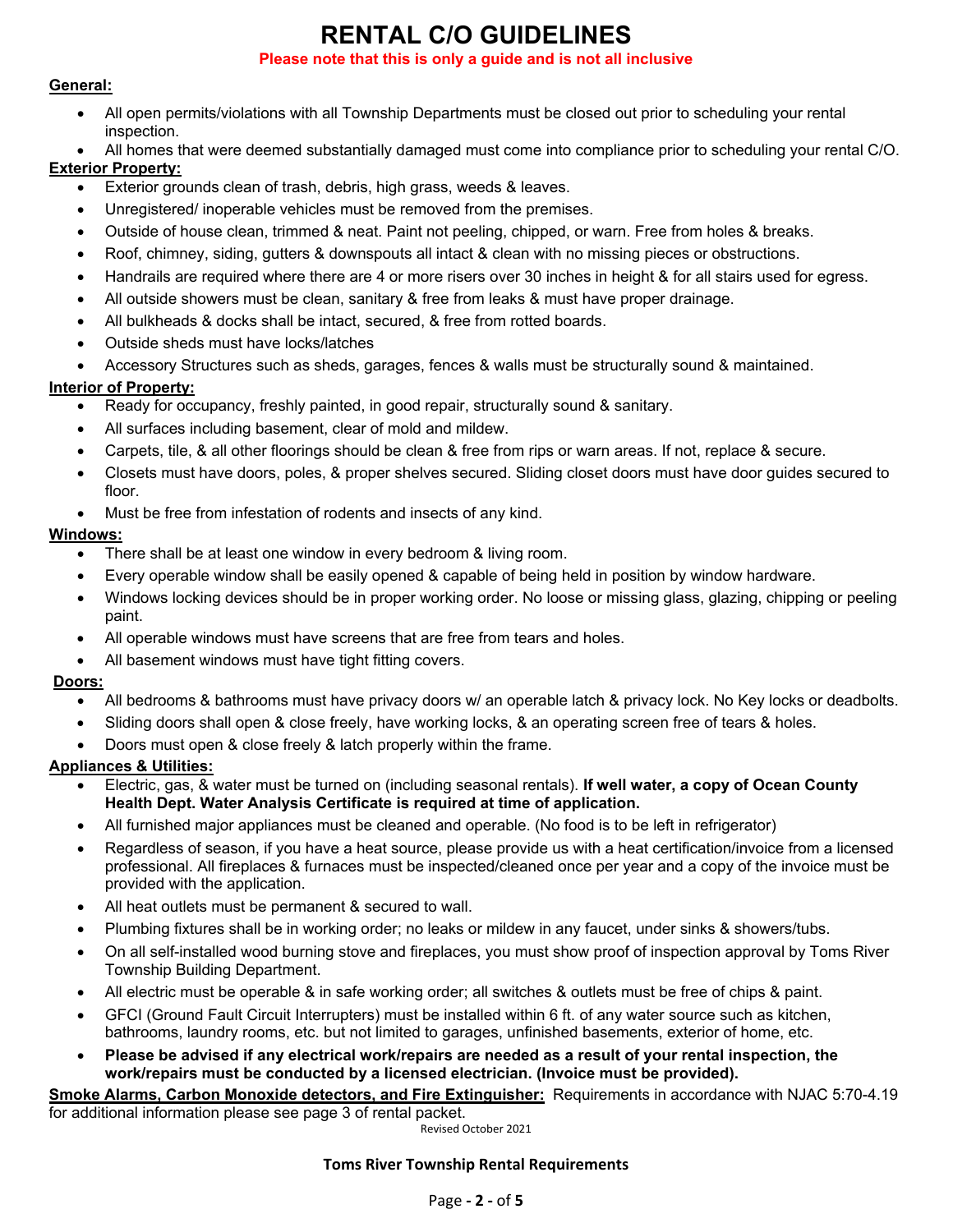#### **Smoke Alarms, Carbon Monoxide Alarms and Portable Fire Extinguishers Requirements in accordance with NJAC 5:70‐4.19**

#### **SMOKE ALARMS:**

- **Prior to 1984** you should have a minimum of 10 year sealed battery operated smoke alarms on each level of the home and placed within 10 feet of each sleeping area.
- **NOTE:** If you have done any alteration or addition to your home, you should have upgraded your alarms.
- 1984 1990 Requires interconnected electric (Hard‐wired) smoke alarms with battery back‐up on each level.
- 1991 Present Interconnected electric (Hard‐wired) smoke alarms with battery back‐up in each sleeping room, within 10 feet of each sleeping room door (Outside Room), & each level of the residence including basements.
- NOTE: Working smoke alarms for all years are required to be on every level of the residence including basements. Hardwired smoke alarms shall be maintained in working order, if only battery operated they must be a 10 year **sealed battery detector.**

#### **CARBON MONOXIDE ALARMS:**

• Carbon monoxide alarms shall be installed in all dwelling units, except for those that do not contain a fuel burning appliance or have an attached garage. Carbon monoxide alarms shall be installed and maintained within 10 feet of the sleeping areas.

#### **FIRE EXTINGUISHER:**

- A portable fire extinguisher shall be within 10 feet of the kitchen and located in the path of egress.
- The top of the extinguisher shall not be more than 5 feet above the floor.
- The extinguisher shall be readily accessible and not obstructed from view.
- The extinguisher shall have operating instructions and be mounted using the manufacturers hanging bracket.
- The extinguisher shall be an approved listed and labeled type with a minimum rating of 2A-10B:C and be no more than 10 pounds.
- The extinguisher shall be serviced and tagged by a certified Division of Fire Safety contractor within the past 12 months or a receipt for a recently purchased extinguisher must be provided.



Revised October 2021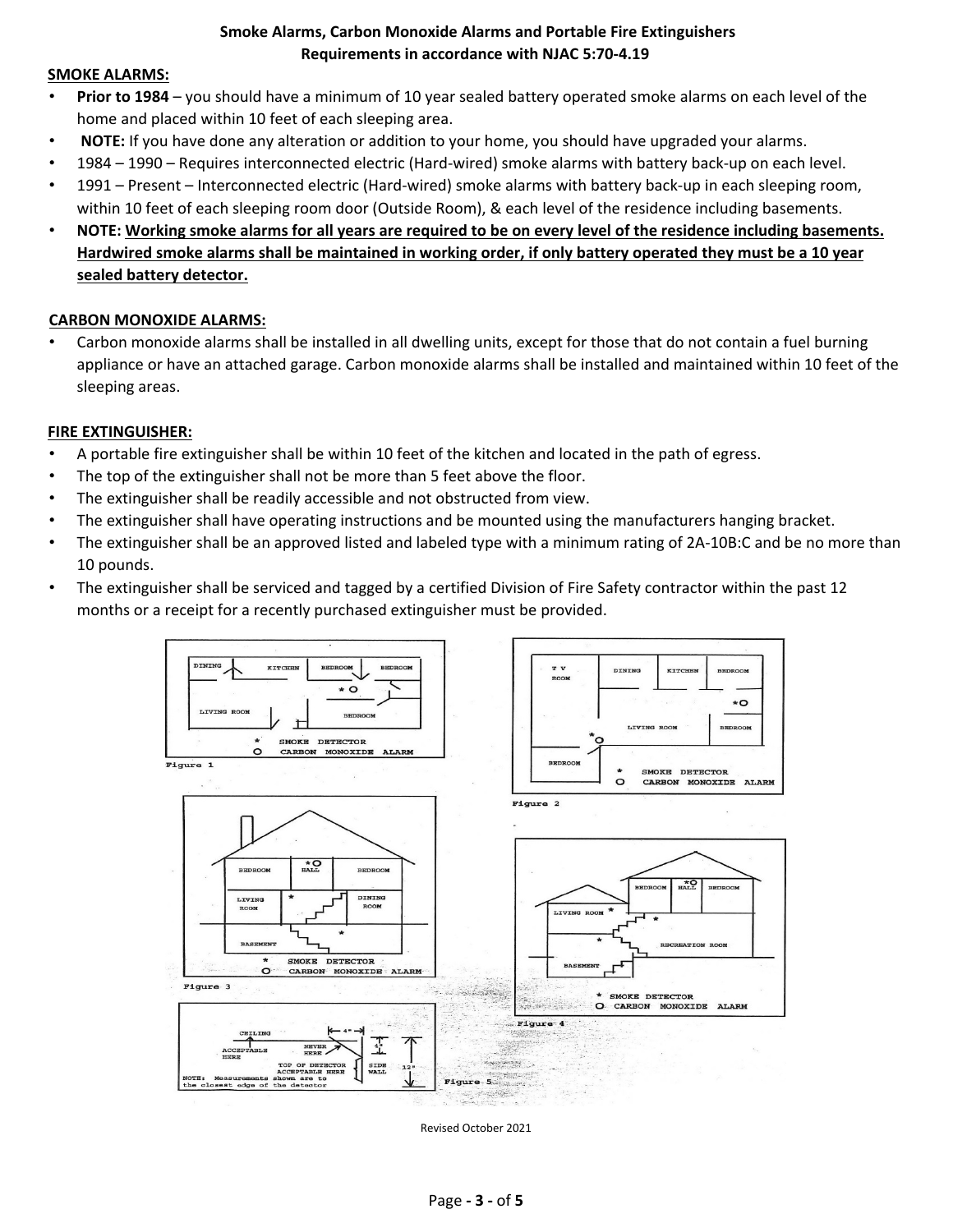

 $- - -$ 

**TOWNSHIP OF TOMS RIVER** 

DIVISION OF CODE ENFORCEMENT/HOUSING PO BOX 728, TOMS RIVER, NJ 08754 Tel: 732-341-1000 EXT 8440 Fax: 732-286-3814 Email: HOUSING@TOMSRIVERTOWNSHIP.COM

| <b>OFFICIAL USE ONLY:</b><br>Insurance<br>Heat Cert II<br>Well<br>Chimney | Validate Owner<br>No OP/Viol<br>Paid<br>App Date: |
|---------------------------------------------------------------------------|---------------------------------------------------|
| <b>Emailed Date</b>                                                       |                                                   |

#### **APPLICATION FOR RENTAL CERTIFICATE OF OCCUPANCY AND RENTAL/LANDLORD REGISTRATION**

**Fee for Initial inspection:** \$150 **Re-inspection** (failed unit) \$50 (Cash, Check, Money Order, Credit card, online credit card link will be emailed from SDL Portal) Please make all checks and money orders out to Toms River Township. All Fees are Non-refundable.

**INCOMPLETE APPLICATIONS WILL BE REJECTED AND RETURNED** 

#### **TYPE OF STRUCTURE**

| <b>Single Family</b> $\blacksquare$ Two Family $\blacksquare$ Multiple Dwelling (3 or more dwelling units)<br><b>Check one:</b><br>Year Round Rental Seasonal Rental<br><b>Check one:</b><br>□Furnished □Unfurnished<br><b>Check one:</b><br>City Water Well Water (If well water, Ocean County Health Department Water analysis Cert if required with application)<br><b>Check one:</b><br>Fuel Burning Heat (Gas, Oil) Electric heat No heat source<br><b>Check one:</b><br><u>NES Chimney/Wood Burning Fireplace ■ NO Chimney/Wood Burning Fireplace</u><br><b>Check one:</b> |
|----------------------------------------------------------------------------------------------------------------------------------------------------------------------------------------------------------------------------------------------------------------------------------------------------------------------------------------------------------------------------------------------------------------------------------------------------------------------------------------------------------------------------------------------------------------------------------|
|                                                                                                                                                                                                                                                                                                                                                                                                                                                                                                                                                                                  |
| Block: Lot: Lot: Qualifier: Qualifier: Bldg/Apt #: Lot: Lot: Qualifier: Reserve the Bldg/Apt #: Lot: Reserve the Bldg Apt #: Lot: Reserve the Bldg Apt #: Lot: Reserve the Bldg Apt #: Lot: Reserve the Bldg Apt #: Lot: Reser                                                                                                                                                                                                                                                                                                                                                   |
| <b>Owners Name:</b> Must match Tax Records:<br>In the case of a partnership, corporation, LLC, Etc. the name, address, and phone number shall be provided for each individual partner. See page 5.                                                                                                                                                                                                                                                                                                                                                                               |
|                                                                                                                                                                                                                                                                                                                                                                                                                                                                                                                                                                                  |
|                                                                                                                                                                                                                                                                                                                                                                                                                                                                                                                                                                                  |
| Email:                                                                                                                                                                                                                                                                                                                                                                                                                                                                                                                                                                           |
|                                                                                                                                                                                                                                                                                                                                                                                                                                                                                                                                                                                  |
|                                                                                                                                                                                                                                                                                                                                                                                                                                                                                                                                                                                  |
|                                                                                                                                                                                                                                                                                                                                                                                                                                                                                                                                                                                  |
| Ocean County Authorized Representative: (MUST BE FILLED OUT IF OWNER DOES NOT RESIDE IN OCEAN COUNTY) (Relative, Neighbor, Friend, Etc)                                                                                                                                                                                                                                                                                                                                                                                                                                          |
|                                                                                                                                                                                                                                                                                                                                                                                                                                                                                                                                                                                  |
|                                                                                                                                                                                                                                                                                                                                                                                                                                                                                                                                                                                  |
|                                                                                                                                                                                                                                                                                                                                                                                                                                                                                                                                                                                  |
| Inspections take place M-F (Except for Holidays) between 9am – 4pm: Administrative staff will contact you via email/phone to set up your inspection. For your convenience we narrowed down time frames for your inspection.                                                                                                                                                                                                                                                                                                                                                      |
| To better assist you, please select a preferred time frame: Mainland: $\Box$ 9-12 or $\Box$ 1-4 / Barrier Island: $\Box$ 9-1                                                                                                                                                                                                                                                                                                                                                                                                                                                     |
| Owner or authorized representative over 18 must be present at the time of inspection.                                                                                                                                                                                                                                                                                                                                                                                                                                                                                            |
| Who will be at the inspection? Owner $\Box$ Agent $\Box$ Other                                                                                                                                                                                                                                                                                                                                                                                                                                                                                                                   |
| <b>Revised October 2021</b>                                                                                                                                                                                                                                                                                                                                                                                                                                                                                                                                                      |